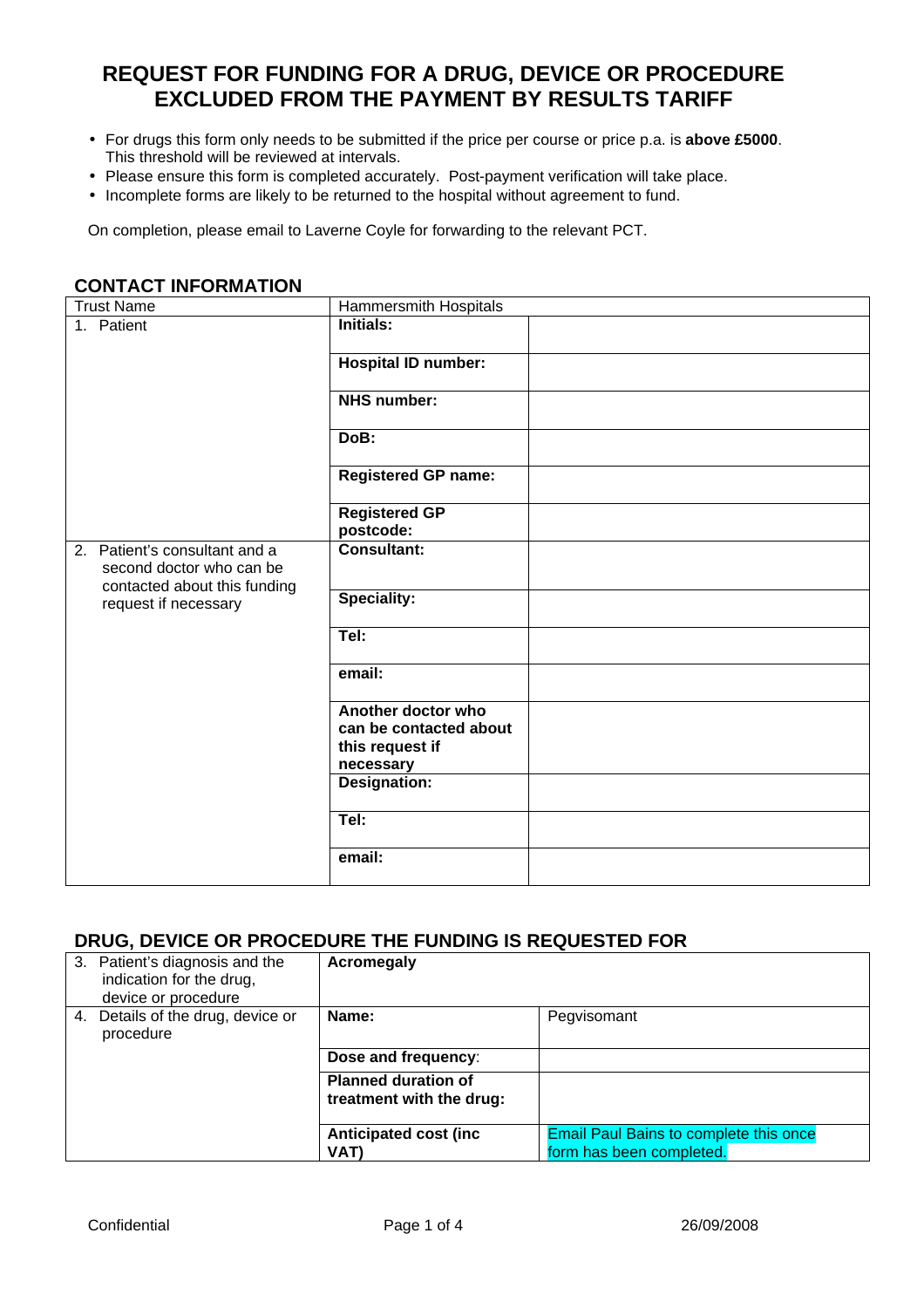| 5. Is this patient's treatment with this drug, device or procedure in line with a technology appraisal or<br>interventional procedure guidance from NICE (or, for beta-interferon, in line with the ABN criteria for starting<br>and stopping treatment)? |                                                                                                                                                                                                       |                                                                         |                                                   |
|-----------------------------------------------------------------------------------------------------------------------------------------------------------------------------------------------------------------------------------------------------------|-------------------------------------------------------------------------------------------------------------------------------------------------------------------------------------------------------|-------------------------------------------------------------------------|---------------------------------------------------|
| If yes, specify the guidance NO                                                                                                                                                                                                                           |                                                                                                                                                                                                       |                                                                         |                                                   |
|                                                                                                                                                                                                                                                           |                                                                                                                                                                                                       |                                                                         |                                                   |
| Then STOP HERE. There is no need to complete the rest of this proforma.                                                                                                                                                                                   |                                                                                                                                                                                                       |                                                                         |                                                   |
| If the treatment is not in line with a technology appraisal or interventional procedure guidance from<br>NICE, and it is a drug treatment, go to box 6 below. For non-drug treatments go to box 7.                                                        |                                                                                                                                                                                                       |                                                                         |                                                   |
| 6. Is this patient's treatment with this drug in line with a protocol agreed by the Trust's New Drugs Panel?                                                                                                                                              |                                                                                                                                                                                                       |                                                                         |                                                   |
| If yes, specify the protocol<br><b>No</b>                                                                                                                                                                                                                 |                                                                                                                                                                                                       |                                                                         |                                                   |
|                                                                                                                                                                                                                                                           |                                                                                                                                                                                                       |                                                                         |                                                   |
| Then STOP HERE. There is no need to complete the rest of this proforma.                                                                                                                                                                                   |                                                                                                                                                                                                       |                                                                         |                                                   |
| If the treatment is not in line with a protocol agreed by the Trust's New Drugs Panel, go to box 7.                                                                                                                                                       |                                                                                                                                                                                                       |                                                                         |                                                   |
| 7. Is this treatment being given as<br>part of a clinical trial the<br>patient has entered?                                                                                                                                                               | Delete as appropriate:<br>No                                                                                                                                                                          | If Yes, give details (e.g. name of trial, is it an MRC/National trial?) |                                                   |
| 8. (a) What would be the<br>standard treatment at this<br>stage?                                                                                                                                                                                          | Pituitary surgery/radiotherapy<br><b>Somatostatin analogues</b><br><b>Dopamine agonists</b>                                                                                                           |                                                                         |                                                   |
| (b) If the treatment being given<br>to this patient is not the<br>standard treatment, what are<br>the circumstances that make<br>the latter inappropriate for this<br>patient?                                                                            | Intolerance to dopamine agonists<br>Inadequate reduction of growth hormone burden with<br>somatostatin analogues<br>Failure to control growth hormone burden with radiotherapy<br>Delete as necessary |                                                                         |                                                   |
| (a) In case of intervention for<br>9<br>cancer:                                                                                                                                                                                                           | What is disease status? (e.g. at<br>presentation, 1 <sup>st</sup> , 2nd or 3 <sup>rd</sup> relapse)                                                                                                   |                                                                         | N/A                                               |
|                                                                                                                                                                                                                                                           | How advanced is the cancer? (stage)                                                                                                                                                                   |                                                                         | N/A                                               |
|                                                                                                                                                                                                                                                           | Describe any metastases:                                                                                                                                                                              |                                                                         | N/A                                               |
| (b) In case of intervention for<br>non-cancer:                                                                                                                                                                                                            | What is the patient's clinical severity?<br>(Where possible use standard scoring<br>systems)                                                                                                          |                                                                         | See attached patient<br>narrative                 |
| 10. Summary of previous<br>intervention(s) this patient has<br>received for the condition.                                                                                                                                                                | <b>Dates</b>                                                                                                                                                                                          | Intervention (e.g.<br>drug / surgery)                                   | Reason for stopping*/<br><b>Response achieved</b> |
| * Reasons for stopping may                                                                                                                                                                                                                                |                                                                                                                                                                                                       | Somatostatin                                                            |                                                   |
| include:<br>Course completed                                                                                                                                                                                                                              |                                                                                                                                                                                                       | analogues $-$<br>delete if                                              |                                                   |
| No or poor response                                                                                                                                                                                                                                       |                                                                                                                                                                                                       | treatment has                                                           |                                                   |
| Disease progression<br>Adverse effects/poorly                                                                                                                                                                                                             |                                                                                                                                                                                                       | not been tried<br>Dopamine                                              |                                                   |
| tolerated                                                                                                                                                                                                                                                 |                                                                                                                                                                                                       | agaonists-                                                              |                                                   |
|                                                                                                                                                                                                                                                           |                                                                                                                                                                                                       | delete if                                                               |                                                   |
|                                                                                                                                                                                                                                                           |                                                                                                                                                                                                       | treatment has<br>not been tried                                         |                                                   |
|                                                                                                                                                                                                                                                           |                                                                                                                                                                                                       |                                                                         |                                                   |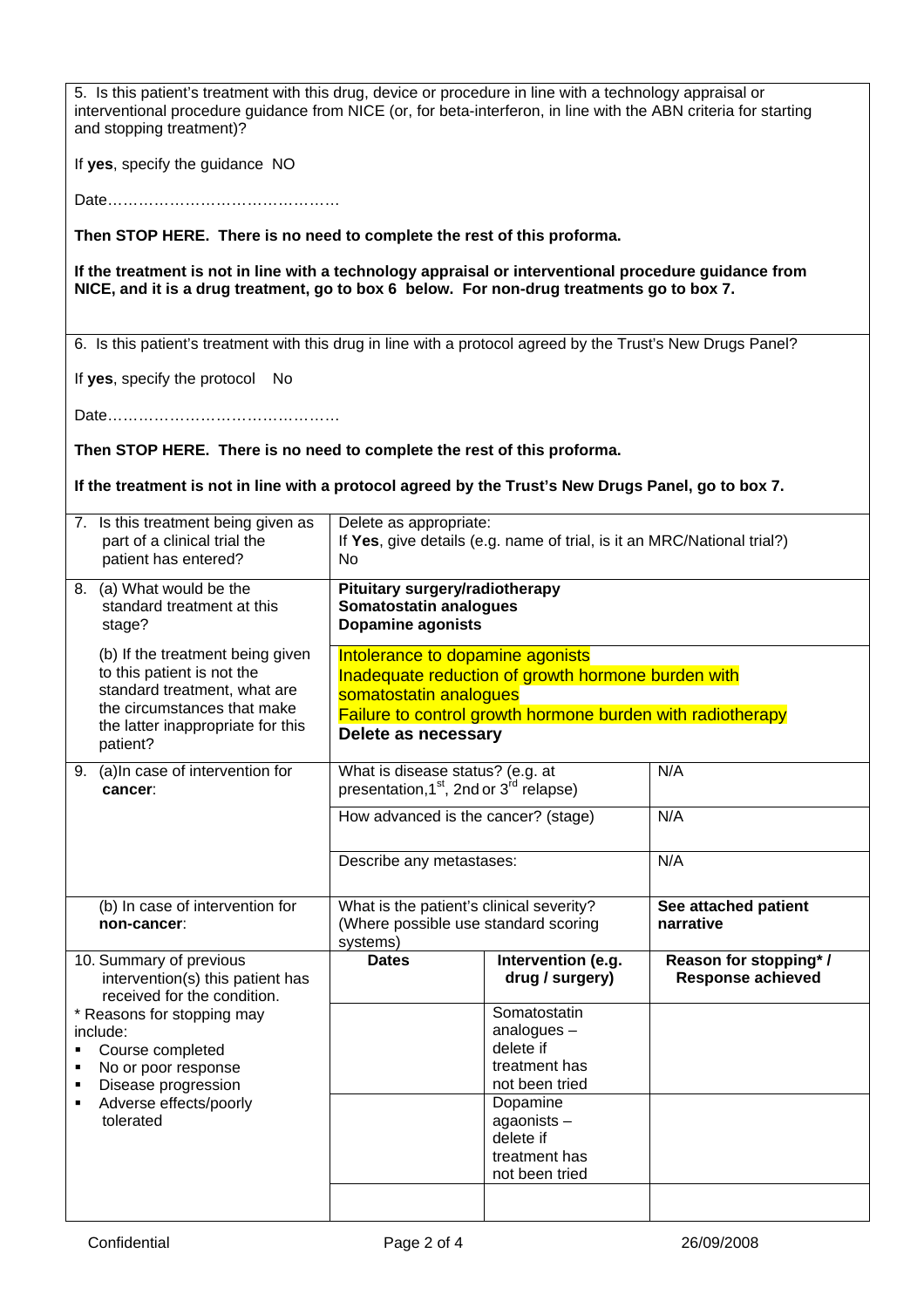| 11. Anticipated start date                                                                                   |                                                                                                 |
|--------------------------------------------------------------------------------------------------------------|-------------------------------------------------------------------------------------------------|
| 12. (a) How will you monitor the<br>effectiveness of this<br>treatment?                                      | Serum IGF-1 levels                                                                              |
| (b) What would you consider to be<br>a successful outcome for this<br>treatment in this patient?             | Reduction of serum IGF-1 levels to approximately the middle of the<br>normal range              |
| (c) What will be the criteria for<br>stopping treatment?                                                     | Intolerance to pegvisomant - eg side effects, inability to manage once-<br>daily self-injection |
| 13. Are there any circumstances<br>that are specific to this patient<br>that you would like to<br>highlight? | Delete as appropriate:                                                                          |

## **CLINICAL EVIDENCE**

| ULINIUAL LVIDLINUL                            |                                                                                                                                                                                                                                                           |  |
|-----------------------------------------------|-----------------------------------------------------------------------------------------------------------------------------------------------------------------------------------------------------------------------------------------------------------|--|
| 14. Would you like to cite any                | <b>PUBLISHED<sup>1</sup></b> trials/data - please forward papers / web links for peer-                                                                                                                                                                    |  |
| published trial evidence in                   | reviewed papers where available                                                                                                                                                                                                                           |  |
| support of this drug treatment<br>(optional)? | 1. Rajasoorya C, Holdaway IM, Wrightson P, Scott DJ, Ibbertson HK.<br>Determinants of clinical outcome and survival in acromegaly. Clin<br>Endocrinol (Oxf) 1994; 41(1):95-102.                                                                           |  |
|                                               | 2. Swearingen B, Barker FG, Katznelson L et al. Long-term mortality<br>after transsphenoidal surgery and adjunctive therapy for<br>acromegaly. J Clin Endocrinol Metab 1998; 83(10):3419-3426.                                                            |  |
|                                               | 3. Holdaway IM, Rajasoorya C. Epidemiology of acromegaly. Pituitary<br>1999; 2(1):29-41.                                                                                                                                                                  |  |
|                                               | 4. Abosch A, Tyrrell JB, Lamborn KR, Hannegan LT, Applebury CB,<br>Wilson CB. Transsphenoidal microsurgery for growth hormone-<br>secreting pituitary adenomas: initial outcome and long-term results.<br>J Clin Endocrinol Metab 1998; 83(10):3411-3418. |  |
|                                               | Trainer PJ, Drake WM, Katznelson L et al. Treatment of<br>5.<br>acromegaly with the growth hormone-receptor antagonist<br>pegvisomant. N Engl J Med 2000; 342(16):1171-1177.                                                                              |  |
|                                               | 6. Paisley AN, Trainer PJ, Drake WM. The place of pegvisomant in<br>the acromegaly treatment algorithm. Growth Horm IGF Res 2004;<br>14 Suppl A:S101-S106.                                                                                                |  |
|                                               | 7. van der Lely AJ, Hutson RK, Trainer PJ et al. Long-term treatment<br>of acromegaly with pegvisomant, a growth hormone receptor                                                                                                                         |  |

 $\overline{a}$